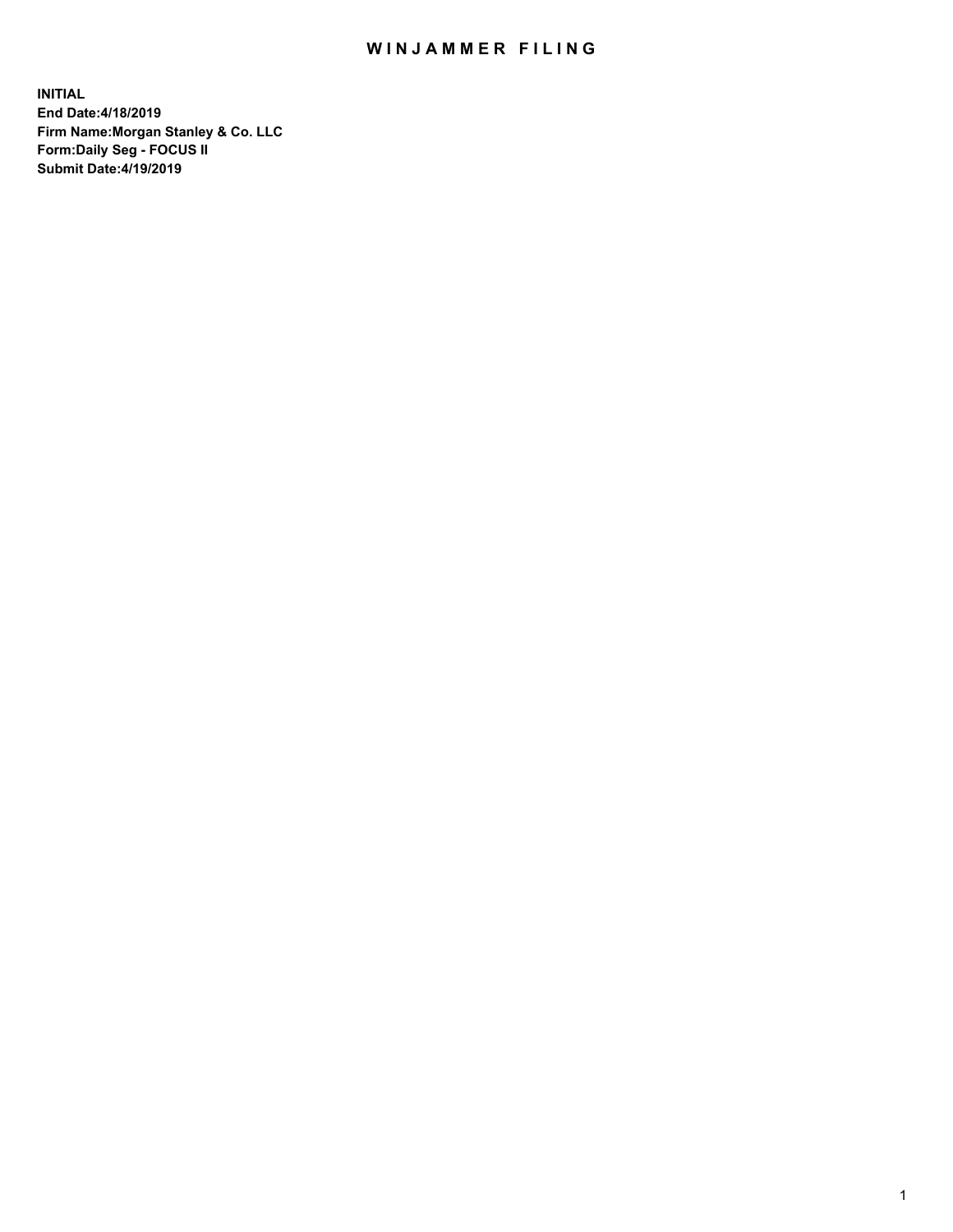**INITIAL End Date:4/18/2019 Firm Name:Morgan Stanley & Co. LLC Form:Daily Seg - FOCUS II Submit Date:4/19/2019 Daily Segregation - Cover Page**

| Name of Company                                                                   | Morgan Stanley & Co. LLC     |
|-----------------------------------------------------------------------------------|------------------------------|
| <b>Contact Name</b>                                                               | <b>Ikram Shah</b>            |
| <b>Contact Phone Number</b>                                                       | 212-276-0963                 |
| <b>Contact Email Address</b>                                                      | Ikram.shah@morganstanley.com |
| FCM's Customer Segregated Funds Residual Interest Target (choose one):            |                              |
| a. Minimum dollar amount: ; or                                                    | 235,000,000                  |
| b. Minimum percentage of customer segregated funds required:% ; or                | <u>0</u>                     |
| c. Dollar amount range between: and; or                                           | <u>0 0</u>                   |
| d. Percentage range of customer segregated funds required between: % and %.       | 00                           |
| FCM's Customer Secured Amount Funds Residual Interest Target (choose one):        |                              |
| a. Minimum dollar amount: ; or                                                    | 140,000,000                  |
| b. Minimum percentage of customer secured funds required:%; or                    | <u>0</u>                     |
| c. Dollar amount range between: and; or                                           | 0 <sub>0</sub>               |
| d. Percentage range of customer secured funds required between:% and%.            | 0 <sub>0</sub>               |
| FCM's Cleared Swaps Customer Collateral Residual Interest Target (choose one):    |                              |
| a. Minimum dollar amount: ; or                                                    | 92,000,000                   |
| b. Minimum percentage of cleared swaps customer collateral required:% ; or        | <u>0</u>                     |
| c. Dollar amount range between: and; or                                           | 0 Q                          |
| d. Percentage range of cleared swaps customer collateral required between:% and%. | 00                           |

Attach supporting documents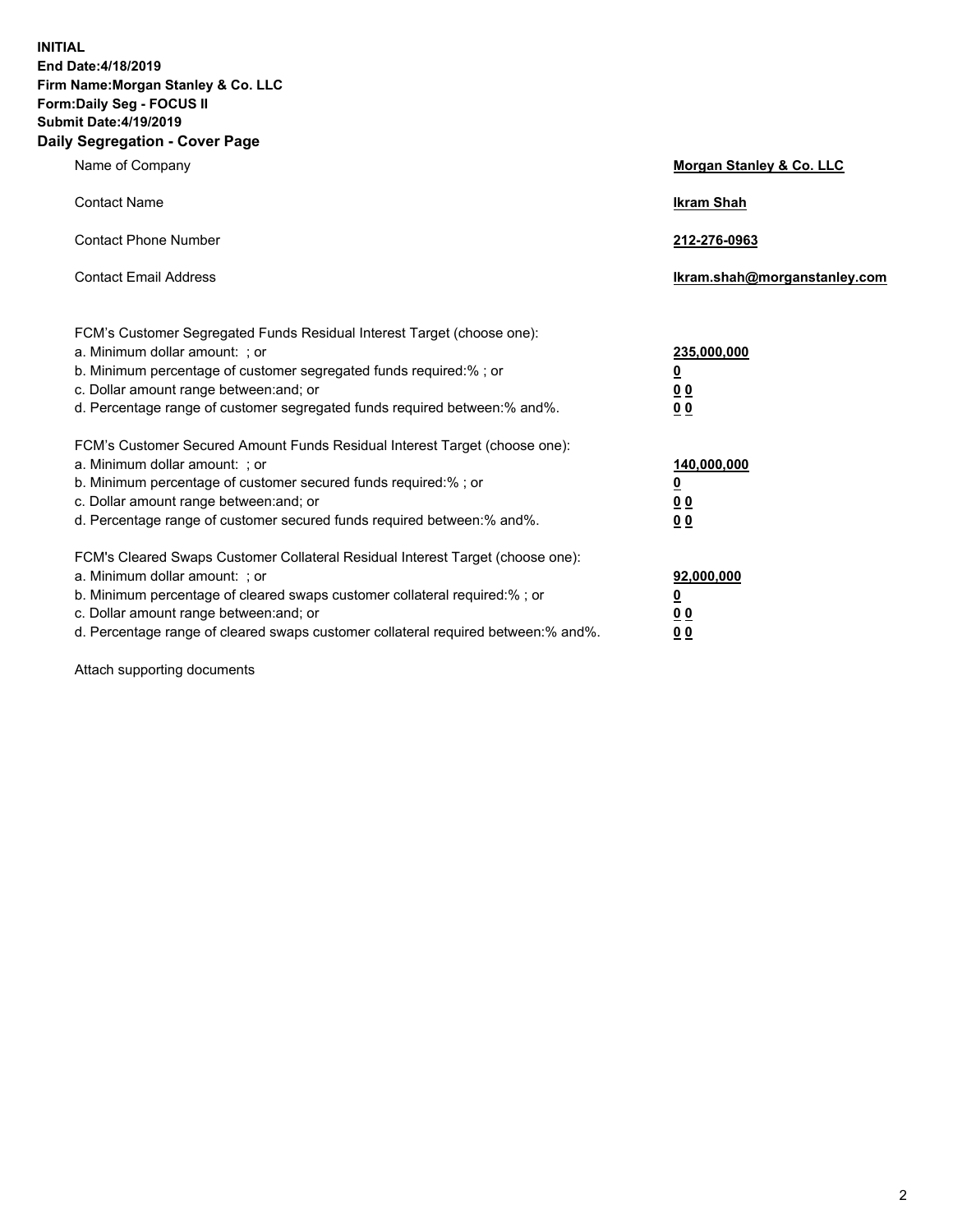## **INITIAL End Date:4/18/2019 Firm Name:Morgan Stanley & Co. LLC Form:Daily Seg - FOCUS II Submit Date:4/19/2019 Daily Segregation - Secured Amounts** Foreign Futures and Foreign Options Secured Amounts Amount required to be set aside pursuant to law, rule or regulation of a foreign

government or a rule of a self-regulatory organization authorized thereunder 1. Net ledger balance - Foreign Futures and Foreign Option Trading - All Customers

- A. Cash **2,815,986,773** [7315]
	- B. Securities (at market) **2,088,360,171** [7317]
- 2. Net unrealized profit (loss) in open futures contracts traded on a foreign board of trade **427,604,572** [7325]
- 3. Exchange traded options
	- a. Market value of open option contracts purchased on a foreign board of trade **14,895,151** [7335]
	- b. Market value of open contracts granted (sold) on a foreign board of trade **-9,772,061** [7337]
- 4. Net equity (deficit) (add lines 1. 2. and 3.) **5,337,074,606** [7345]
- 5. Account liquidating to a deficit and account with a debit balances gross amount **32,430,669** [7351] Less: amount offset by customer owned securities **-31,056,659** [7352] **1,374,010**
- 6. Amount required to be set aside as the secured amount Net Liquidating Equity Method (add lines 4 and 5)
- 7. Greater of amount required to be set aside pursuant to foreign jurisdiction (above) or line 6.

## FUNDS DEPOSITED IN SEPARATE REGULATION 30.7 ACCOUNTS

- 1. Cash in banks
	- A. Banks located in the United States **357,068,489** [7500]
	- B. Other banks qualified under Regulation 30.7 **683,996,887** [7520] **1,041,065,376**
- 2. Securities
	- A. In safekeeping with banks located in the United States **173,481,682** [7540]
	- B. In safekeeping with other banks qualified under Regulation 30.7 **0** [7560] **173,481,682** [7570]
- 3. Equities with registered futures commission merchants
	-
	- B. Securities **0** [7590]
	- C. Unrealized gain (loss) on open futures contracts **-684,855** [7600]
	- D. Value of long option contracts **0** [7610]
- E. Value of short option contracts **0** [7615] **6,635,568** [7620]
- 4. Amounts held by clearing organizations of foreign boards of trade
	- A. Cash **0** [7640]
	- B. Securities **0** [7650]
	- C. Amount due to (from) clearing organization daily variation **0** [7660]
	- D. Value of long option contracts **0** [7670]
	- E. Value of short option contracts **0** [7675] **0** [7680]
- 5. Amounts held by members of foreign boards of trade
	-
	-
	- C. Unrealized gain (loss) on open futures contracts **428,289,426** [7720]
	- D. Value of long option contracts **14,895,151** [7730]
	- E. Value of short option contracts **-9,772,061** [7735] **4,306,459,576**
- 6. Amounts with other depositories designated by a foreign board of trade **0** [7760]
- 7. Segregated funds on hand **0** [7765]
- 8. Total funds in separate section 30.7 accounts **5,527,642,202** [7770]
- 9. Excess (deficiency) Set Aside for Secured Amount (subtract line 7 Secured Statement Page 1 from Line 8)
- 10. Management Target Amount for Excess funds in separate section 30.7 accounts **140,000,000** [7780]
- 11. Excess (deficiency) funds in separate 30.7 accounts over (under) Management Target **49,193,586** [7785]

**0** [7305]

[7354] **5,338,448,616** [7355]

**5,338,448,616** [7360]

[7530]

A. Cash **7,320,423** [7580]

 A. Cash **1,958,168,571** [7700] B. Securities **1,914,878,489** [7710] [7740] **189,193,586** [7380]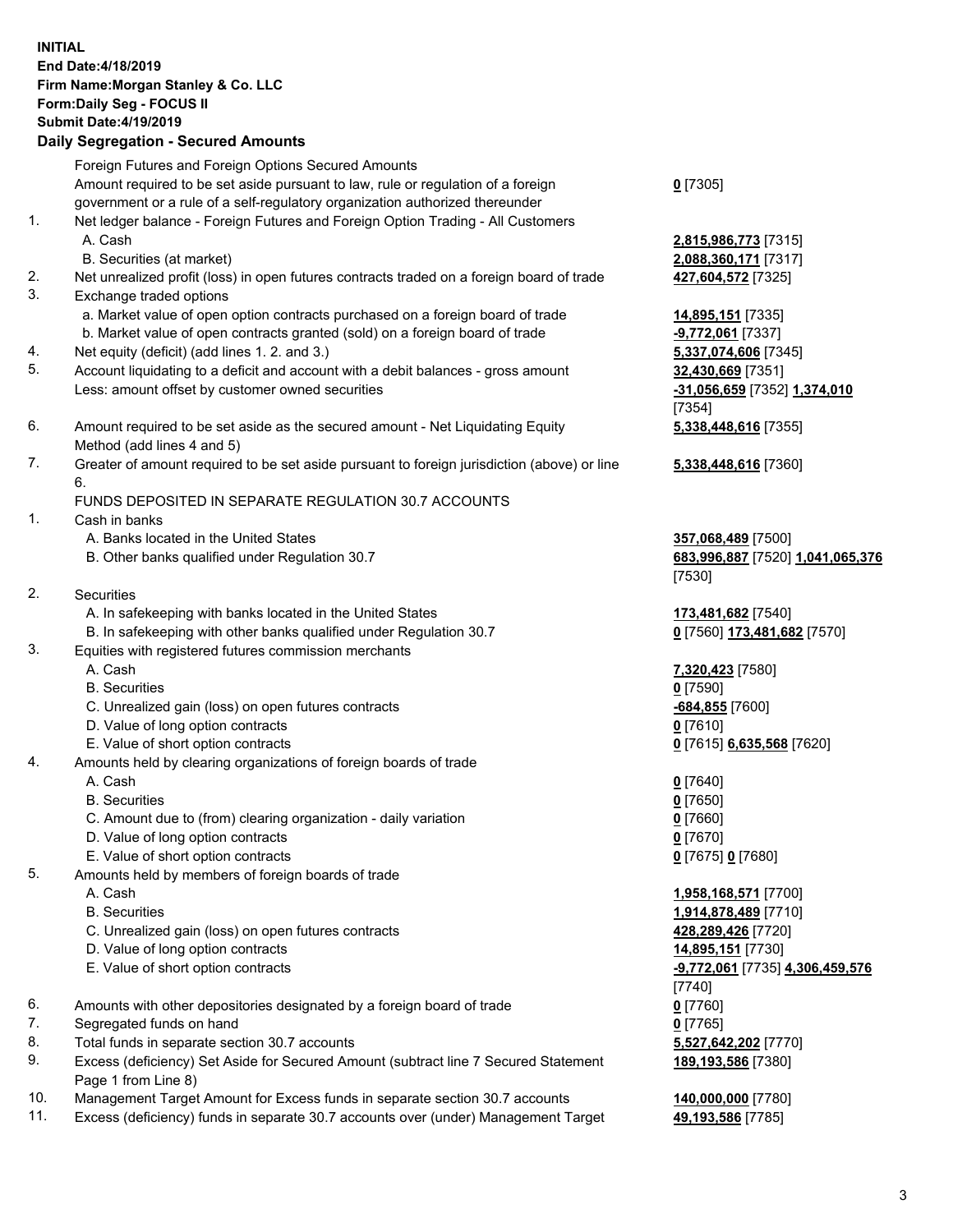**INITIAL End Date:4/18/2019 Firm Name:Morgan Stanley & Co. LLC Form:Daily Seg - FOCUS II Submit Date:4/19/2019 Daily Segregation - Segregation Statement** SEGREGATION REQUIREMENTS(Section 4d(2) of the CEAct) 1. Net ledger balance A. Cash **8,548,435,809** [7010] B. Securities (at market) **6,373,878,376** [7020] 2. Net unrealized profit (loss) in open futures contracts traded on a contract market **2,255,949,238** [7030] 3. Exchange traded options A. Add market value of open option contracts purchased on a contract market **249,131,004** [7032] B. Deduct market value of open option contracts granted (sold) on a contract market **-235,347,409** [7033] 4. Net equity (deficit) (add lines 1, 2 and 3) **17,192,047,018** [7040] 5. Accounts liquidating to a deficit and accounts with debit balances - gross amount **181,175,279** [7045] Less: amount offset by customer securities **-175,440,393** [7047] **5,734,886** [7050] 6. Amount required to be segregated (add lines 4 and 5) **17,197,781,904** [7060] FUNDS IN SEGREGATED ACCOUNTS 7. Deposited in segregated funds bank accounts A. Cash **4,464,113,657** [7070] B. Securities representing investments of customers' funds (at market) **0** [7080] C. Securities held for particular customers or option customers in lieu of cash (at market) **624,425,247** [7090] 8. Margins on deposit with derivatives clearing organizations of contract markets A. Cash **6,456,892,957** [7100] B. Securities representing investments of customers' funds (at market) **0** [7110] C. Securities held for particular customers or option customers in lieu of cash (at market) **5,749,453,129** [7120] 9. Net settlement from (to) derivatives clearing organizations of contract markets **160,863,441** [7130] 10. Exchange traded options A. Value of open long option contracts **249,131,004** [7132] B. Value of open short option contracts **-235,347,409** [7133] 11. Net equities with other FCMs A. Net liquidating equity **10,227,567** [7140] B. Securities representing investments of customers' funds (at market) **0** [7160] C. Securities held for particular customers or option customers in lieu of cash (at market) **0** [7170] 12. Segregated funds on hand **0** [7150] 13. Total amount in segregation (add lines 7 through 12) **17,479,759,593** [7180] 14. Excess (deficiency) funds in segregation (subtract line 6 from line 13) **281,977,689** [7190]

- 15. Management Target Amount for Excess funds in segregation **235,000,000** [7194]
- 16. Excess (deficiency) funds in segregation over (under) Management Target Amount Excess

**46,977,689** [7198]